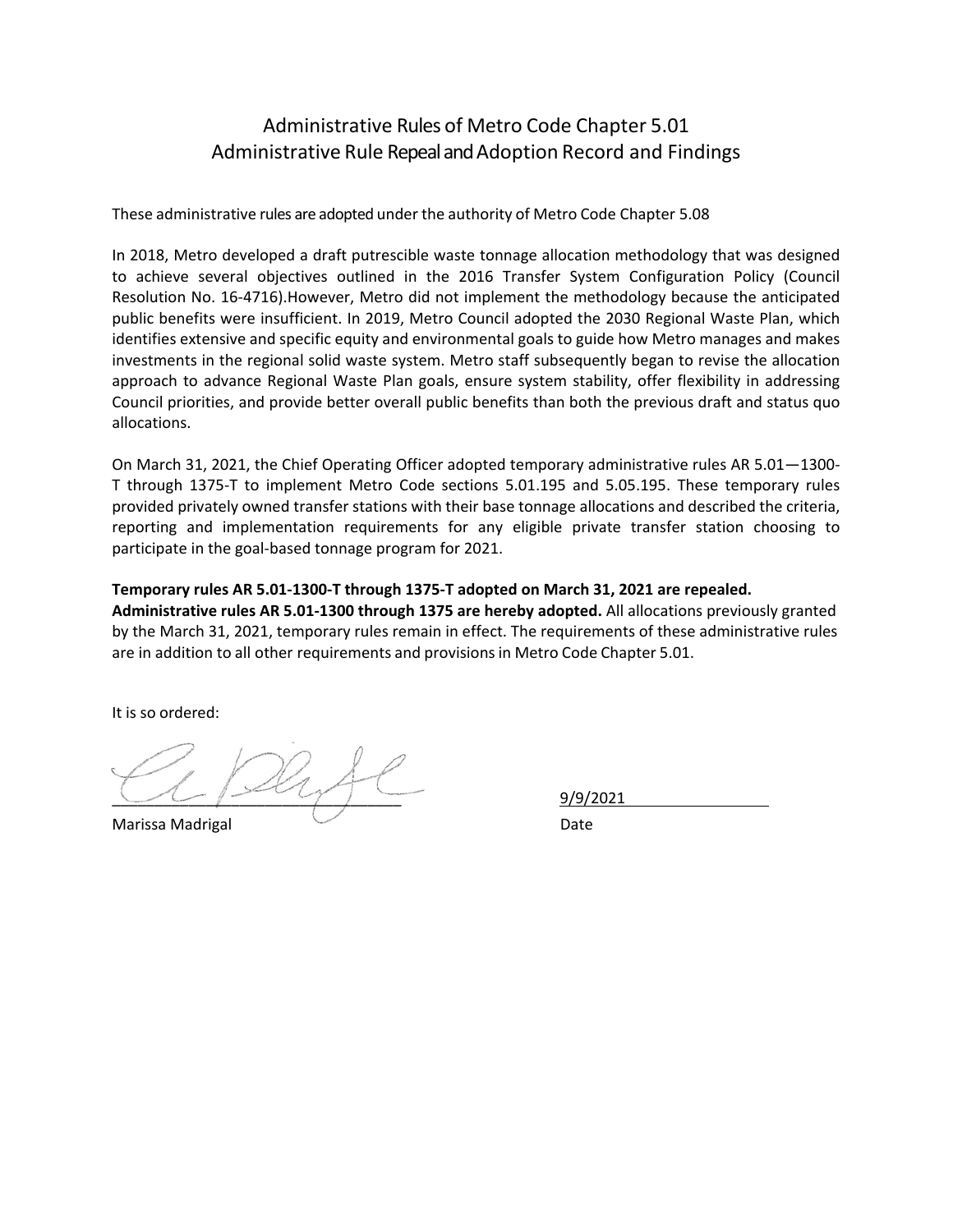# **Solid Waste**

Putrescible Waste Tonnage Allocation

## **Table of Contents**

- 5.01 1300 Definitions
- 5.01 1305 Effective Dates
- 5.01 1310 Transitional Putrescible Waste Tonnage Allocation Methodology
- 5.01 1315 Equal Share Calculation
- 5.01 1320 Goals-based Share Calculation
- 5.01 1325 Determining Transfer Station Allocation for In-Region Stations
- 5.01 1330 Determining Transfer Station Allocation for Out-of-Region Stations
- 5.01 1335 Conditions and Adjustments
- 5.01 1350 Criterion for "Increase Diversity in Workforce" Goal
- 5.01 1352 Reporting and Implementation for "Increase Diversity in Workforce" Goal
- 5.01 1355 Criteria for "Minimize Environmental Impacts" Goal
- 5.01 1357 Reporting and Implementation for "Minimize Environmental Impacts" Goal
- 5.01 1360 Criteria for "Invest in Communities" Goal
- 5.01 1362 Reporting and Implementation for "Invest in Communities" Goal
- 5.01 1365 Criteria for "Affordable and Consistent Rates" Goal
- 5.01 1367 Reporting and Implementation for "Affordable and Consistent Rates" Goal
- 5.01 1370 Consequences of Failing to Maintain Criteria, Reporting or Implementation Requirements
- 5.01 1375 Appeal of Decision Regarding Failure to Qualify for Goals-based Tonnage

#### **5.01 – 1300 Definitions**

Unless otherwise specifically defined in these rules, all other applicable definitions are found in Metro Code Chapter 5.00.

**Forecasted Tonnage** means the total putrescible waste tonnage forecast to be generated in the Metro jurisdictional boundary (hereinafter "region") in the calendar year for which tons are allocated.

**System Reserve** means the amount reserved from the Forecasted Tonnage that is transported directly to disposal sites such as landfills and incineration or otherwise directed to achieve public benefits as determined by the Chief Operating Officer.

**Adjusted Regional Tonnage** means the Forecasted Tonnage minus the System Reserve.

**Metro Tonnage Reserve** means 40 percent of the Adjusted Regional Tonnage.

**Tonnage Allocation Methodology** means the process that Metro will use to determine putrescible waste tonnage allocations for privately owned transfer stations.

**Equal Share** means the component of the tonnage allocation that is calculated by dividing tonnage into uniformly sized shares for each transfer station to provide system consistency and reset historical discrepancies that were not designed to achieve public benefits or equity.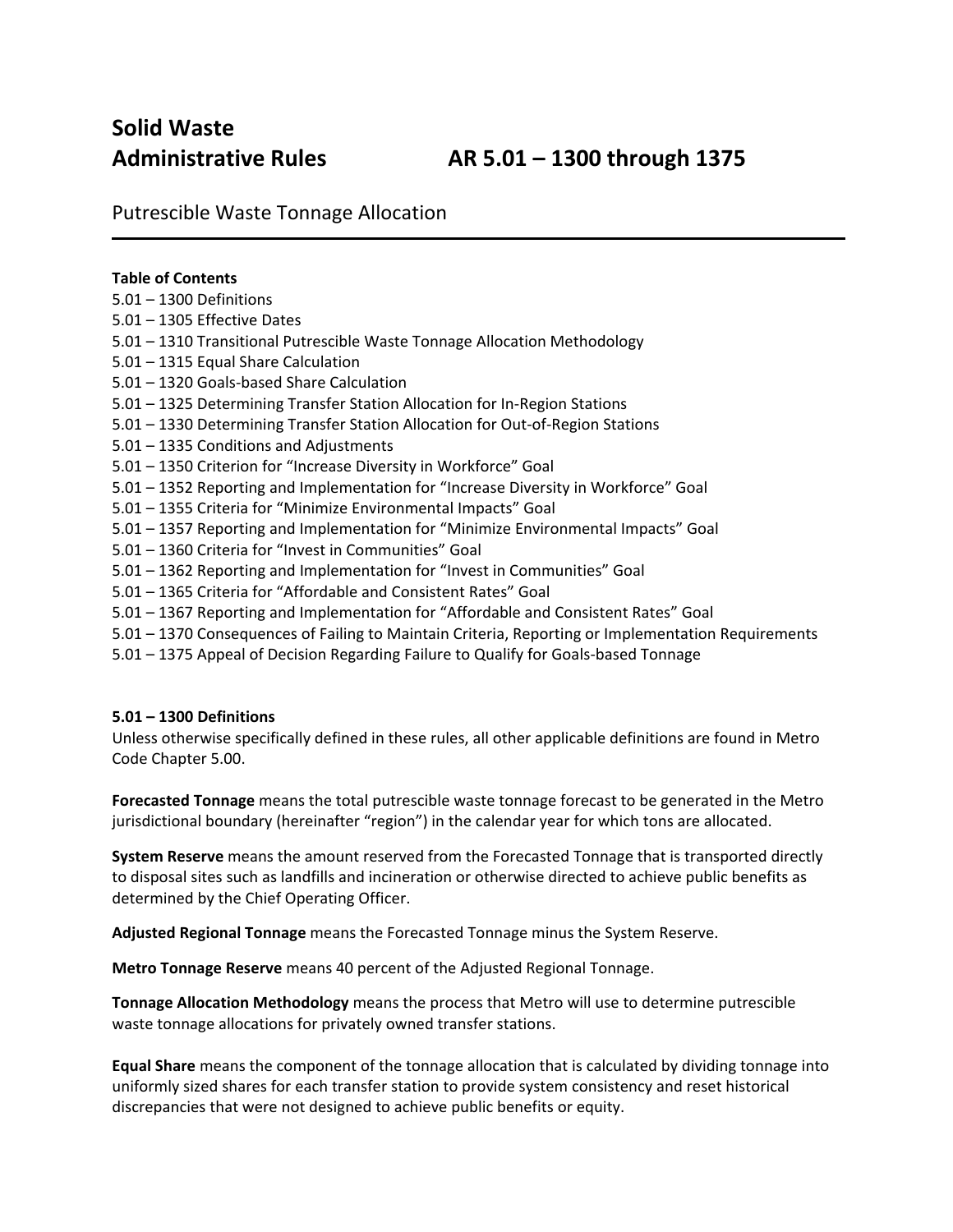**Goals-based Share** means those allocations designed to incentivize progress towards Regional Waste Plan goals.

### **5.01 – 1305 Effective Dates**

The putrescible waste tonnage allocation methodology applies to the Annual Fall Solid Waste Forecast to determine the tonnage allocations that will be effective for the first calendar year of the forecast, starting January 1 through December 31.

#### **5.01 – 1310 Putrescible Waste Tonnage Allocation Methodology**

Adjusted Regional Tonnage is allocated to each private transfer station as follows and as visualized in Figure 1 below.



*Figure 1. Annual allocation model*

- 1. Thirty percent is allocated as Equal shares.
- 2. Thirty percent is allocated as Goals-based shares.

## **5.01 – 1315 Equal Share Calculation**

Equal shares are determined by calculating 30 percent of the Adjusted Regional Tonnage for in-region and out-of-region transfer stations as follows:

- 1 Each authorized privately owned in-region transfer station receives an equal share to every other inregion privately owned transfer station. Each authorized, designated, out-of-region privately owned transfer station receives a half of the amount of the equal share.
- 2 This amount is determined by calculating 30 percent of the adjusted regional tonnage, counting each in-region transfer station as one share and each out-of-region designated facility as a half of a share, totaling the number of shares, and dividing the adjusted regional tonnage by the shares to get tonnage per share.

## **5.01 – 1320 Goals-based Share Calculation**

Goals-based shares are determined as follows:

1 Private transfer stations may choose to apply for goals-based tonnage for up to five COO-approved Regional Waste Plan (RWP) goals.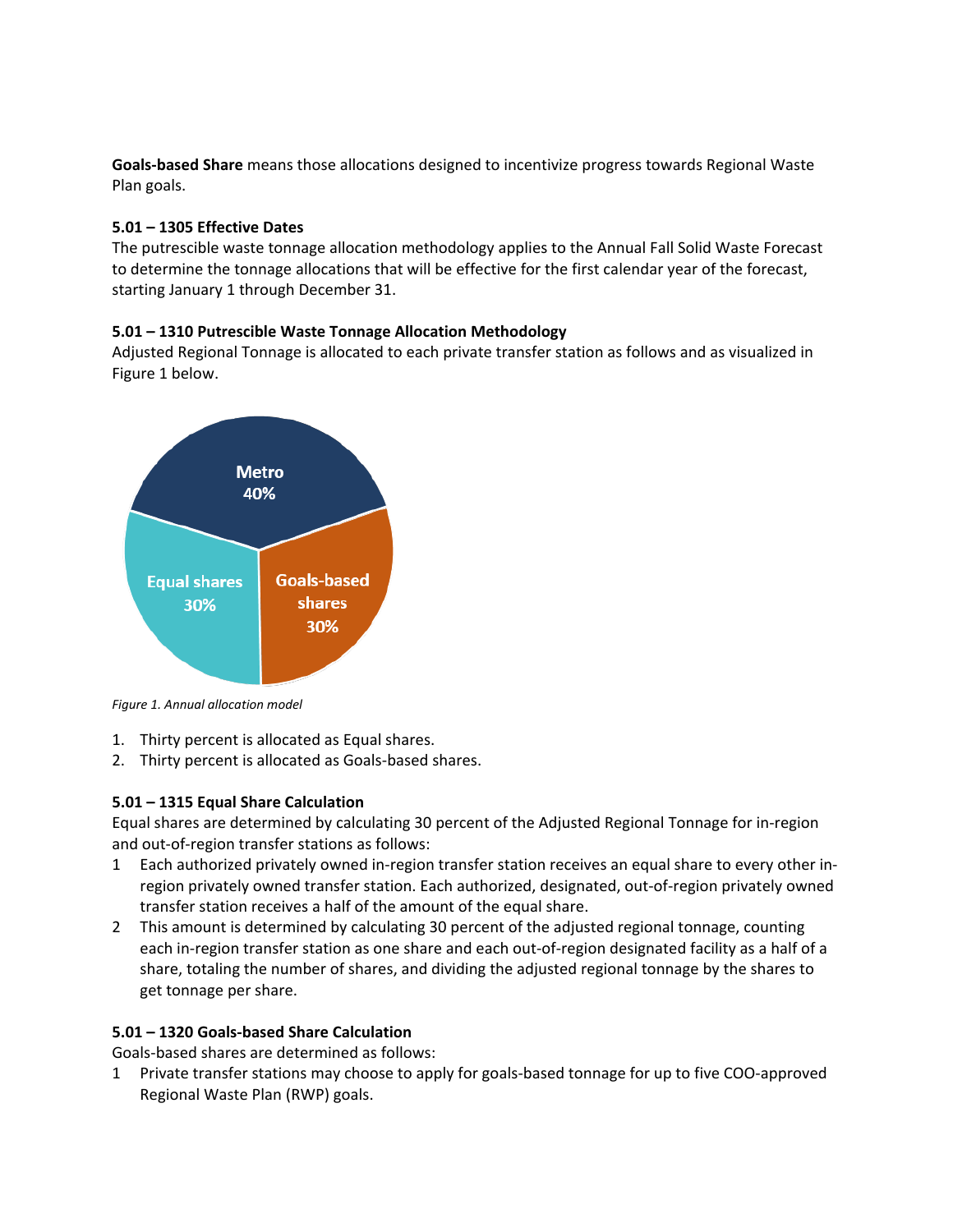- a. Living Wages and Good Benefits (RWP Goal 3)
- b. Increase Diversity in Workforce (RWP Goal 4)
- c. Minimize Environmental Impacts (RWP 12)
- d. Invest in Communities (RWP Goal 13)
- e. Affordable and Consistent Rates (RWP Goal 14)
- 2 To calculate the tonnage amount available per goal, Metro will calculate thirty percent of the Adjusted Regional Tonnage, divide that amount by the number of goals, and then divide each goal's share by the number of in-region, privately owned authorized transfer stations. This represents the amount of tonnage each transfer station may receive per goal, if it meets the criteria for that goal.
- 3 A private transfer station may apply for goals-based tonnage by demonstrating to Metro that it has met the criteria necessary to receive one or more of its chosen goals-based allocations for the following calendar year. A transfer station must meet the reporting and implementation requirements of each goal in its application as set forth in administrative rule and by the date set by the Chief Operating Officer.
- 4 Metro may not allocate goals-based tonnage until it has reviewed and accepted the criteria evidence.

Goals-based shares are not available to out-of-region transfer stations.

#### **5.01 – 1325 Determining Transfer Station Annual Allocations for In-Region Stations**

The transfer station allocation for each in-region transfer station is the sum of its Equal Share and Goalsbased Share amounts.

#### **5.01 – 1330 Determining Transfer Station Annual Allocations for Out-of-Region Stations**

The 2021 transfer station allocation for each out-of-region transfer station is its Equal Share amount.

#### **5.01 – 1335 Conditions and Adjustments**

- 1. Tonnage allocations will be determined in accordance with Chapters 5.01 and 5.05 and these administrative rules.
- 2. Any Goals-based share tonnage not allocated to private transfer stations will be reserved by Metro for possible reallocation to a transfer station during the calendar year for which allocations are made if Metro determines it is necessary to protect the public's interest.
- 3. If actual regional tonnage varies from the forecast at any point during the year, Metro may adjust and revise the tonnage allocation of a transfer station.
- 4. In order to minimize system disruption and serve broader public benefits, Metro may reallocate tonnage at the request of a transfer station that does not expect to fully utilize its original allocation.

#### **5.01 – 1350 Criterion for "Increase Diversity in Workforce" Goal**

- 1. To qualify for this goal, a transfer station must provide diversity-related data to Metro for all employees who support the operations of that facility.
- 2. Each transfer station's data must represent its workforce snapshot for a date no more than two months before the date of application for goals-based tonnage and according to the form provided by Metro.

## **5.01 – 1352 Reporting and Implementation for "Increase Diversity in Workforce" Goal**

- 1. A transfer station must complete a reporting form provided by Metro that specifies the following characteristics for each position that supports the operations of that facility, by title:
	- a. Gender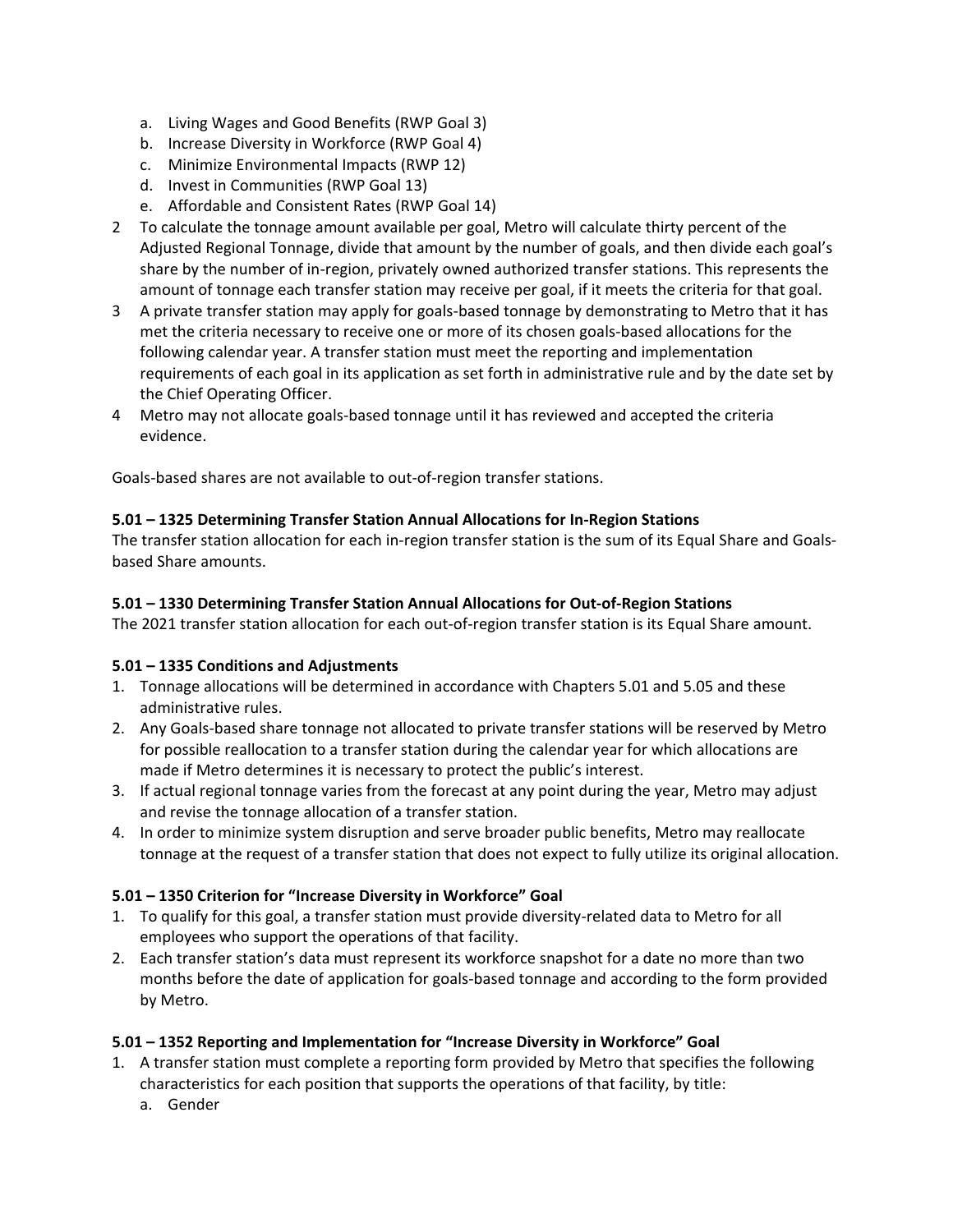- b. Race and Ethnicity
- c. Full-time or part-time position
- d. Regular or temporary employee
- e. Supervisor or lead worker
- f. Years of service with the company
- 2. The report must include all paid part-time, temporary, front line and managerial positions.

## **5.01 – 1355 Criteria for "Minimize Environmental Impacts" Goal**

To qualify for this goal, a transfer station must do one of the following:

- 1. Use low particulate and low greenhouse gas emission fuel for rolling stock at the transfer station; or
- 2. Use R99 or qualifying renewable diesel for long-haul disposal transport; or
- 3. Use non-road equipment with Tier 4 engines or retrofitted with an Emission Control Device.

## **5.01 – 1357 Reporting and Implementation for "Minimize Environmental Impacts" Goal**

- 1. If a transfer station chooses Option 1 in Rule 5.01-1355, then by the time of application for goalsbased tonnage, it must complete the following three actions:
	- a. Demonstrate or certify that 25 percent or more of the transfer station's main pieces of nonroad/rolling stock equipment use a low emissions fuel; and
	- b. Provide Metro with the total pieces of rolling stock equipment in routine operation or maintenance at the transfer station; and
	- c. Provide to Metro the following information about at least 25% of the non-road equipment:
		- Equipment type (for example: wheel loader, skid steer loader, forklift, dozer, excavator, yard goat)
		- Fuel type (for example: electricity, renewable diesel, renewable propane, compressed natural gas, liquefied natural gas, B20 biodiesel)
		- Fuel producer/electric utility company
		- Fuel carbon intensity value (in gCO2e/MJ)
		- Fuel pathway code approved by the Oregon Department of Environmental Quality (DEQ)
		- Equipment manufacturer/make and model
		- Equipment model year
		- Engine manufacturer/make and model
		- Engine model year
		- Engine family number
- 2. If a transfer station chooses Option 2 in Rule 5.01-1355, then by the date of application for goalsbased tonnage, it must complete the following three actions:
	- a. Demonstrate that the transfer station's long-haul disposal transport contract specifies the use of R99 renewable diesel or another blend of renewable diesel with a carbon intensity score below 59 grams of carbon dioxide equivalent per megajoule (gCO2e per MJ), based on the most recent DEQ data;
	- b. Provide Metro a copy of the contractual agreement to use R99 or another blend of renewable diesel with a carbon intensity value less than 60 grams of carbon dioxide equivalent per megajoule (gCO2e/MJ); and
	- c. Identify the following for all long-haul disposal transport:
		- Quantity of fuel
		- Fuel type (for example: R99)
		- Fuel producer
		- Fuel carbon intensity value (in gCO2e/MJ)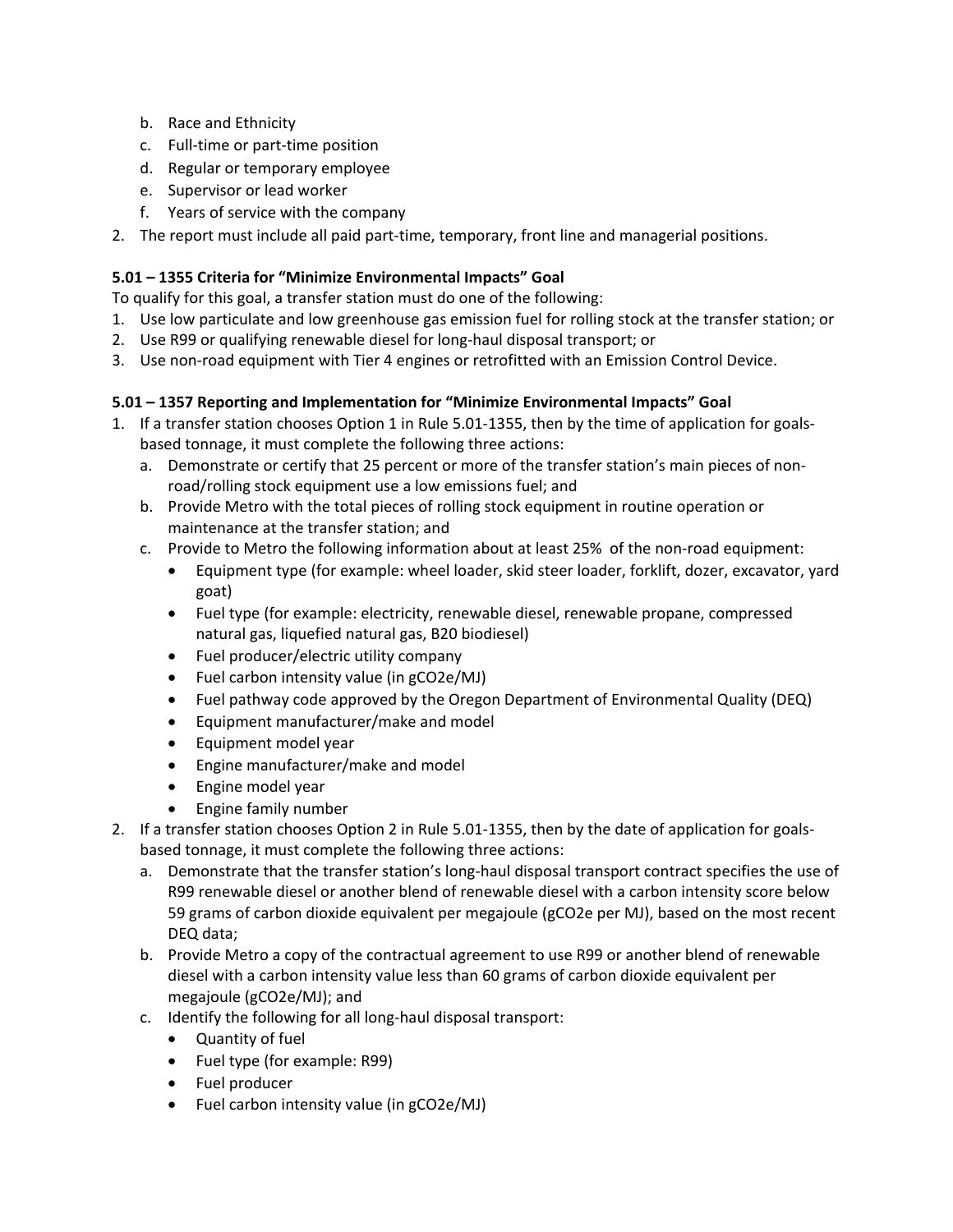- Fuel pathway code approved by the Oregon Department of Environmental Quality (DEQ)
- 3. If a transfer station chooses Option 3 in Rule 5.01-1355, then by the date of application for goalsbased tonnage, it must complete the following three actions:
	- a. Demonstrate that 25 percent of non-road equipment regularly used in transfer station operations has an engine that meets Tier 4 federal emission standards or is retrofitted with an Emission Control Device, as defined below:
		- Emission Control Device Technology added to equipment to reduce harmful emissions; including diesel particulate filters (DPF) and diesel oxidation catalysts (DOC).
		- Diesel oxidation catalyst (DOC) A flow-through device designed to reduce harmful diesel emissions such as carbon monoxide, hydrocarbons and diesel particulate emissions, with a diesel particulate matter removal efficiency of at least 20%.
		- Diesel particulate filter (DPF) A device designed to trap diesel particulate matter above a certain size with a removal efficiency of at least 85%; and
	- b. Provide Metro with the total number of pieces of non-road equipment in routine operation or maintenance at the transfer station; and
	- c. Provide Metro with an invoice or statement signed by the installer of the retrofit technology showing:
		- The date when each Emission Control Device installation was performed
		- The type of Emission Control Device installed (for example: DOC or DPF)
		- The make, model and year of the engine on which the Emission Control Device was installed
		- The make, model and year of the piece of equipment on which the Emission Control Device was installed

## **5.01 – 1360 Criteria for "Invest in Communities" Goal**

To qualify for this goal, a transfer station must do one of the following:

- 1. Collect and remit a supplemental community investment fee of \$0.50 per ton on all putrescible waste that the transfer station receives in addition to any community enhancement fee required under Metro Code; or
- 2. Collect and remit a supplemental community investment fee of \$1.00 per ton on all types of waste received at the transfer station that are not otherwise subject to community enhancement fees.

## **5.01 – 1362 Reporting and Implementation for "Invest in Communities" Goal**

- 1. A transfer station must notify Metro in writing by the date of application for goals-based tonnage that it intends to voluntarily collect and remit to Metro supplemental community investment fees on the waste that it receives effective no later than January 1 of the year for which allocations take effect, and for no less than twelve consecutive months. The transfer station must identify the types of waste that will be subject to the fees and the additional amount the transfer station will assess.
- 2. A transfer station must collect the additional fees for at least twelve consecutive months beginning on January 1.
- 3. A transfer station must report and remit all of the fees to Metro.
- 4. A transfer station must file monthly tonnage reports and remit to Metro all enhancement fees in the same manner as required under Metro's eFile procedures or as otherwise prescribed by Metro.

## **5.01 – 1365 Criterion for "Affordable and Consistent Rates" Goal**

To qualify for this goal, a transfer station's total rate per ton (inclusive of all fees and charges) actually charged to commercial customers must be no more than Metro's garbage disposal fee at the Metro public transfer stations. The rate must be effective no later than January 1 of the year for which